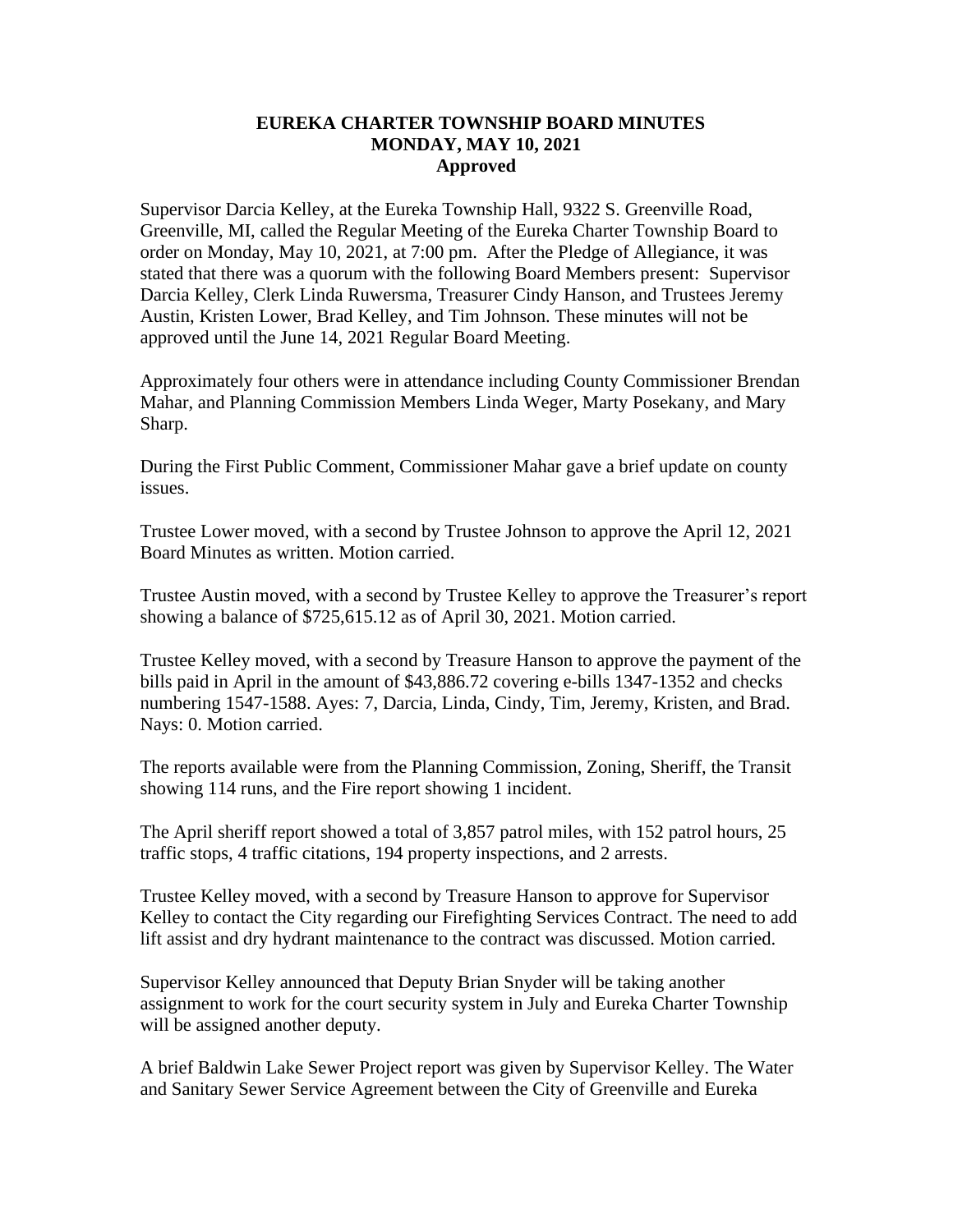Charter Township was approved last month. A Special meeting is scheduled for Monday, May 24, 2021, at 7:00 pm to discuss the approved contract with residents. Doug Hinken will also be present at the meeting to answer questions.

The Township Cleanup Day on Saturday, May 8, 2021, was again a huge success. Six dumpsters were set up and filled on the Township's vacant lots across Jordan Road; five dumpsters for trash and one dumpster for steel. Approximately eighty-five residents came with eleven tires being collected for a fee of \$2.50 each. The tires were taken to Pitsch Sanitation on Monday by resident Wes Ruwersma. Brad Kelley, Jeremy Austin, Randy Klepper, and Linda Weger volunteered to assist along with Supervisor Darcia Kelley during the cleanup. Doug McFadden was also present with a trailer to collect electronics.

Last month Supervisor Kelley reported to the Board that in May 2021 Eureka Charter Township would be receiving half of the \$397,521.00 in stimulus money, and the other half in March 2022. Treasurer Hanson is working on filing with the IRS to receive this money.

Supervisor Kelley reported that articles for the newsletter are still being collected until May 31, 2021.

Treasurer Hanson reported that credit card payments will be accepted by this summer and an article will be placed in the newsletter regarding this.

Last month Supervisor Kelley explained the digital document preservation system and gave the quote of \$17,000.00 from Applied Imaging. She is in the process of getting a few more quotes and will bring these back to the Board at a later date. She still did not get a quote from Shumaker Technology Group who takes care of the Township's web site.

Supervisor Kelley gave a report concerning the Audit of Minimum Assessing Requirements (AMAR) prepared by Assessor Megan VanHoose. She stated that Eureka Charter Township met all of the minimum requirements and received a perfect score.

Treasurer Hanson stated that the 2020 audit with Berthiaume & Company has been completed and the final reports were distributed.

There was some discussion about updating the cemetery software, and about raising the prices for cemetery lots. There was also some discussion about purchasing more land adjacent to the Township's property for additional cemetery space. This will be discussed again next month.

Discussion of purchasing iPads or to pay a stipend for Planning Commission Members and Board Members will be discussed again next month.